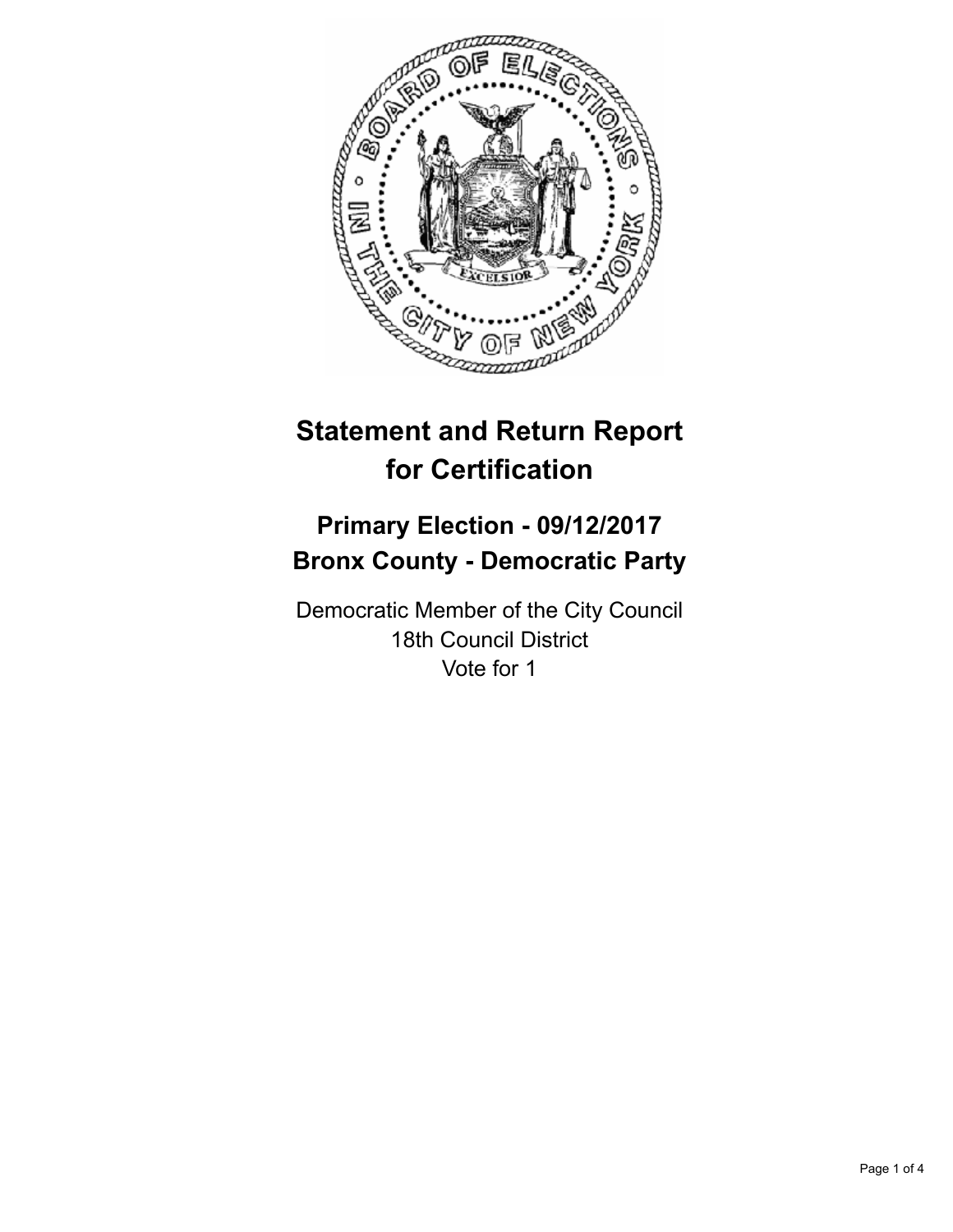

### **Assembly District 82**

| PUBLIC COUNTER                                           | 183          |
|----------------------------------------------------------|--------------|
| <b>MANUALLY COUNTED EMERGENCY</b>                        | 0            |
| ABSENTEE / MILITARY                                      | 8            |
| <b>AFFIDAVIT</b>                                         | $\mathbf{1}$ |
| <b>Total Ballots</b>                                     | 192          |
| Less - Inapplicable Federal/Special Presidential Ballots | 0            |
| <b>Total Applicable Ballots</b>                          | 192          |
| <b>WILLIAM RUSSELL MOORE</b>                             | 16           |
| <b>ELVIN GARCIA</b>                                      | 46           |
| AMANDA C. FARIAS                                         | 40           |
| <b>MICHAEL BELTZER</b>                                   | 13           |
| <b>RUBEN DIAZ SR.</b>                                    | 60           |
| <b>Total Votes</b>                                       | 175          |
| Unrecorded                                               | 17           |

### **Assembly District 85**

| <b>PUBLIC COUNTER</b>                                    | 3,425    |
|----------------------------------------------------------|----------|
| MANUALLY COUNTED EMERGENCY                               | 25       |
| <b>ABSENTEE / MILITARY</b>                               | 70       |
| <b>AFFIDAVIT</b>                                         | 29       |
| <b>Total Ballots</b>                                     | 3,549    |
| Less - Inapplicable Federal/Special Presidential Ballots | $\Omega$ |
| <b>Total Applicable Ballots</b>                          | 3,549    |
| <b>WILLIAM RUSSELL MOORE</b>                             | 318      |
| <b>ELVIN GARCIA</b>                                      | 407      |
| AMANDA C. FARIAS                                         | 646      |
| MICHAEL BELTZER                                          | 403      |
| <b>RUBEN DIAZ SR.</b>                                    | 1,587    |
| HELAL SHAKE (WRITE-IN)                                   | 1        |
| JORGE VASQUEZ (WRITE-IN)                                 | 1        |
| MARK GJONAJ (WRITE-IN)                                   | 1        |
| RANDY ABREU (WRITE-IN)                                   | 1        |
| RAUL RODRIGUEZ (WRITE-IN)                                | 1        |
| UNATTRIBUTABLE WRITE-IN (WRITE-IN)                       | 1        |
| <b>Total Votes</b>                                       | 3,367    |
| Unrecorded                                               | 182      |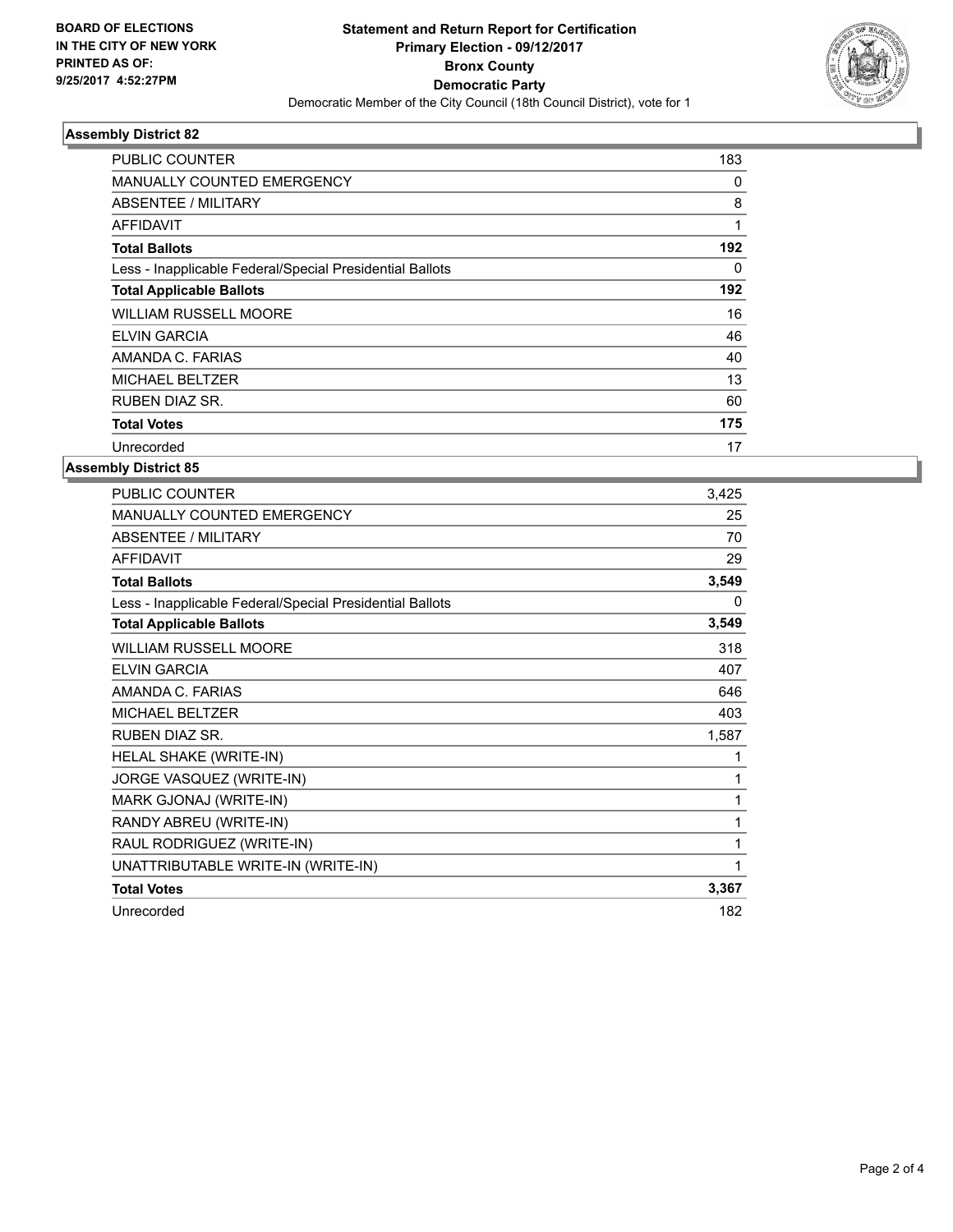

### **Assembly District 87**

| PUBLIC COUNTER                                           | 5,939          |
|----------------------------------------------------------|----------------|
| <b>MANUALLY COUNTED EMERGENCY</b>                        | 20             |
| ABSENTEE / MILITARY                                      | 173            |
| <b>AFFIDAVIT</b>                                         | 64             |
| <b>Total Ballots</b>                                     | 6,196          |
| Less - Inapplicable Federal/Special Presidential Ballots | 0              |
| <b>Total Applicable Ballots</b>                          | 6,196          |
| <b>WILLIAM RUSSELL MOORE</b>                             | 508            |
| ELVIN GARCIA                                             | 944            |
| AMANDA C. FARIAS                                         | 1,305          |
| <b>MICHAEL BELTZER</b>                                   | 866            |
| <b>RUBEN DIAZ SR.</b>                                    | 2,370          |
| UNATTRIBUTABLE WRITE-IN (WRITE-IN)                       | $\overline{2}$ |
| <b>Total Votes</b>                                       | 5,995          |
| Unrecorded                                               | 201            |